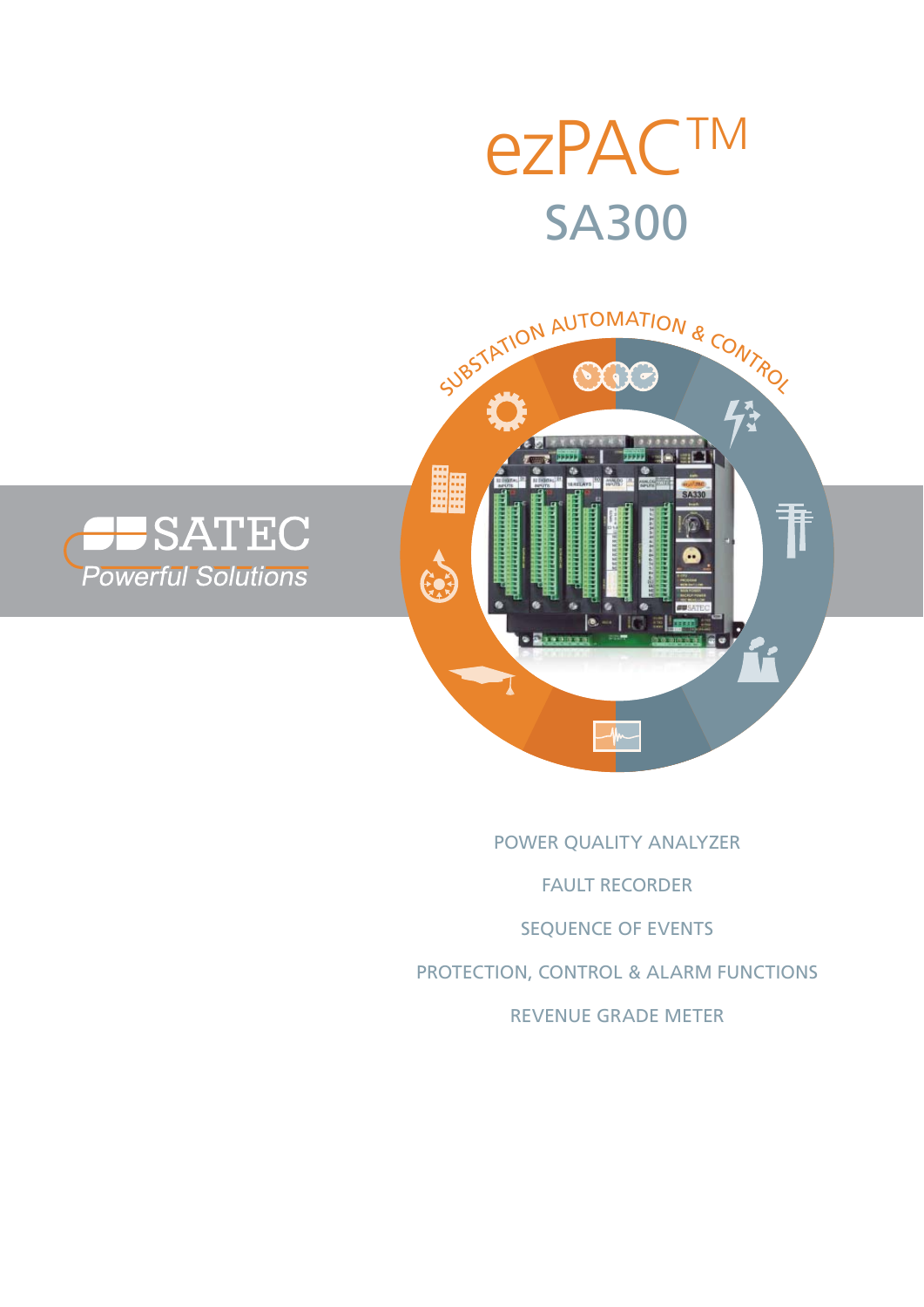# The Add-On Automation Solution

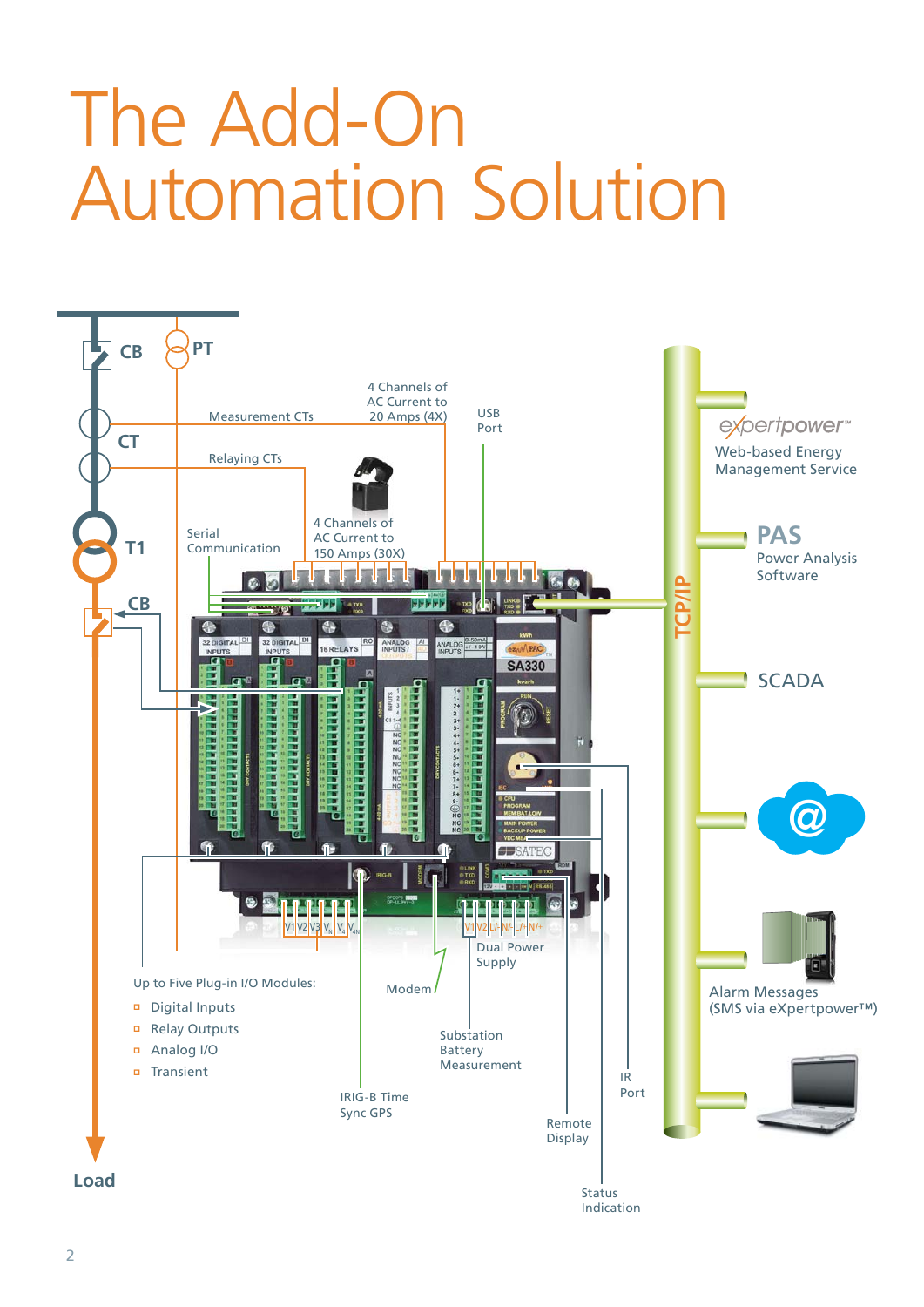# ezPAC™ SA300 Series

The ezPAC™ SA300 is a part of SATEC's Power Intelligence Unit (PIU) Family Series, combining an advanced power analysis and control device.

The SA300 Series is a fusion of many Intelligent Electronic Devices (IEDs) incorporated into a single powerful unit. It consolidates 6 functions to provide a complete solution for both substations and industrial automation:

- Revenue Grade Metering
- Power Quality Analyzer
- Distributed Fault Recorder
- Sequence of Events (SoE)
- Backup Protection equipment
- Device Control

The unique modular expansion chassis of the ezPAC™ SA300 series ensures meeting the needs of today and the future by selecting different plug-in options for multiple applications. The modular I/O design enables a custommade product according to each customer's specific needs.

# **A Unique Solution for Utilities & Industrial Sector**

- Substation Automation (IEC 61850)
- Power Quality Analyzer (IEEE1159 / EN50160 / GOST 13109)
- Disturbance Fault Recording
- Distance to Fault Calculations
- Precise Sequence Of Events (SoE) Recorder

# Models

The ezPAC™ has two models with different current transformers connection:

# **SA320**

Four dual purpose current inputs (3 phase + Neutral)— 1A/5A for measurement CTs with Class 0.2S revenue grade accuracy to 10A/20A and 150A for protection CTs (30x)

## **SA330**

Two independent CTs connections:

- 4 inputs 1A/5A for measurement CTs with Class 0.2S revenue grade accuracy to 10A/20A
- 4 inputs for protection CTs—150 A (CT secondary max. 1 sec.) or 100A with SATEC unique split core Remote CTs

# **Substation** Automation



SATEC's ezPAC<sup>™</sup> SA300 Power Intelligence Unit is an ideal cost effective means of automating an electrical substation. The ezPACTM can be installed at a fraction of the cost and time involved in replacing protection relays. By adding one ezPAC<sup>™</sup> device on each feeder circuit, ALL the information needed for substation automation is provided. The ezPAC<sup>™</sup> extends the life expectancy of electromechanical relays for many years by providing the information lacking in electromechanical devices without interfering in the protection scheme.

The ezPAC™ is a low cost upgrade, with minimal panel and wiring adjustments. The modular I/O design guarantees a custom-made product fitting any application need.

# **Relay Target Information**

Get all of the information available from a digital relay without replacing the electromechanical one.

### **Add-On Protective Relaying Backup**

- Under / over frequency relay
- Automatic load shed & restore (0.01Hz with adjustable time delay)
- $\overline{p}$  Time overcurrent relay backup
- Communication protocols
	- Modbus, DNP3.0
	- $I = IFC 61850$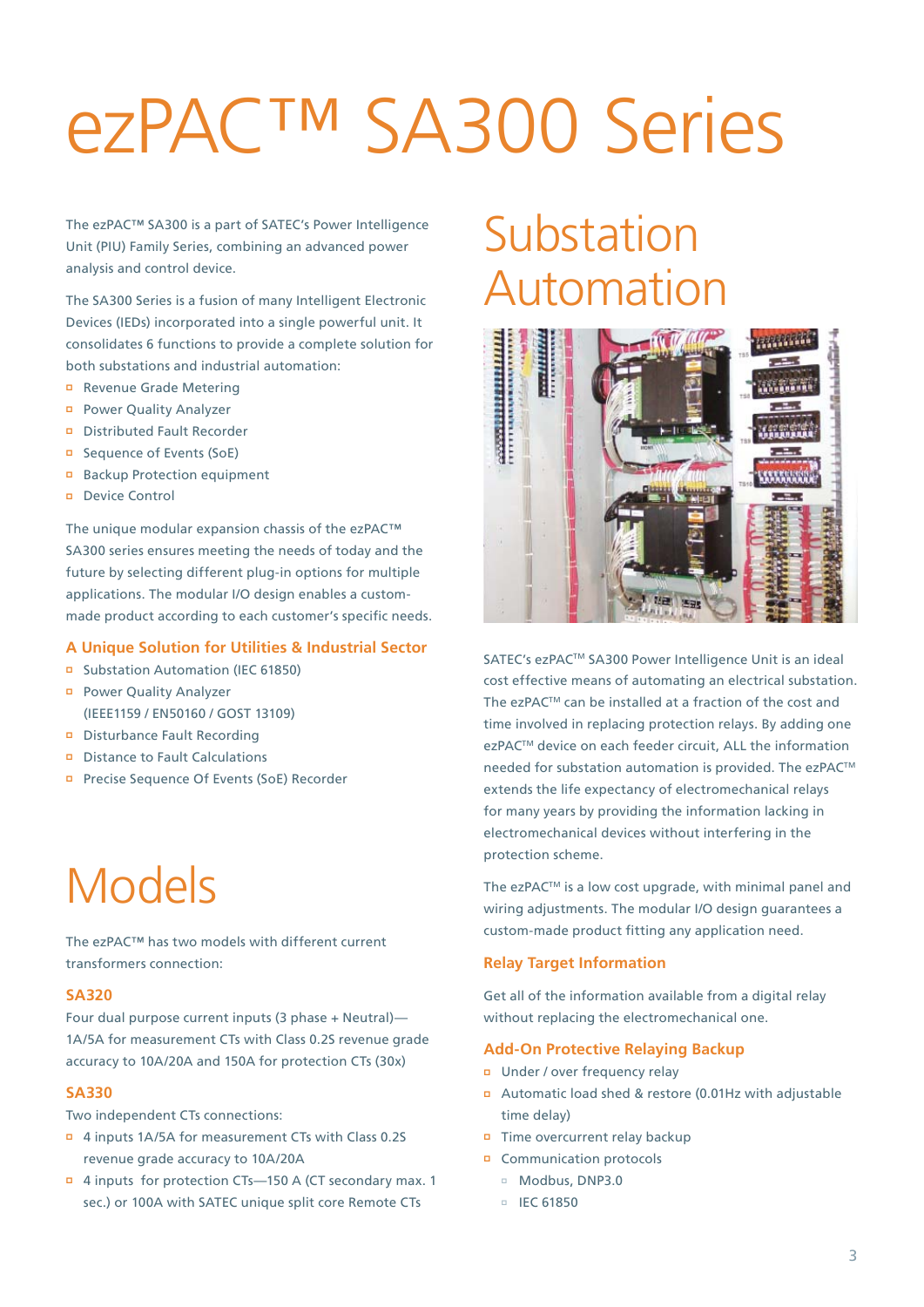# Sequence of Events

Designed for an electrical utility substation or industrial environment, to record contact openings or closings of field devices such as electromechanical and microprocessor controlled relays.

The Sequence of Events (SoE) Recorder can log four types of events: digital input events, relay output events, fault events and setpoint events.

When displaying the SoE Log reports, PAS (see pg. 7) establishes links between the event and other database records where it finds a relationship between the recorded data and the event. Comprehensive display and analysis tools allow accurate display of SoE. Color coding of programmable status enables focusing on the important faults at a glance.

Each input point is programmable to be normally open or normally closed. Programmable status words and a 96 alphanumeric character descriptor for each input point is provided. De-bounce times for nuisance chattering of contacts are programmable from 1 to 100 msec in groups of eight. Wet or dry contacts can be mixed for up to 128 digital inputs.

# SEQUENCE OF EVENTS LOG



# Fault Recorder

# FAULT WAVEFORM ANALYSIS

| 11.59<br>11.28<br><b>INdy</b>                                                                                                                                                                                                                      | $\mathcal{W}_\mathbb{R}$<br><b>ABLANCIAN</b><br>$\sim$<br>residenciado que |                                  | DISTANCE TO FAULT                                               |        |                             |
|----------------------------------------------------------------------------------------------------------------------------------------------------------------------------------------------------------------------------------------------------|----------------------------------------------------------------------------|----------------------------------|-----------------------------------------------------------------|--------|-----------------------------|
| 44,267<br>$-00.3$<br><b>Americ</b><br>www.communication<br>ars.<br><b>CELL</b><br>MMMMmminn<br><b>AMA</b>                                                                                                                                          | sa 100-Fash Locater Setup<br>Failtcay Seg                                  |                                  |                                                                 |        | $\propto$                   |
| an si<br>est s-                                                                                                                                                                                                                                    | Text.                                                                      |                                  | Impediatoire                                                    |        | Resistance <b>Reactance</b> |
| <u>المستحدث المستحدث المستقيمة والمستقيمة والمستقيمة والمستقيمة والمستقيمة والمستقيمة والمستقيمة من المستقيمة والمستقيمة والمستقيمة والمستقيمة والمستقيمة والمستقيمة والمستقيمة والمستقيمة والمستقيمة والمستقيمة والمستقيمة وال</u><br><b>AMAN</b> | <b>Selection</b>                                                           | Patted 67                        | <b>Power Line</b>                                               |        |                             |
| ant to<br>28.9                                                                                                                                                                                                                                     | E.                                                                         |                                  | Zero-organize, Ohnikm                                           | 0.4000 | 0.9000                      |
| WWWW<br><b>Amer</b>                                                                                                                                                                                                                                | <b>Line name</b>                                                           | Line 45                          | <b>Poston cesares Oleiler</b>                                   | 0000.0 | 0.7500                      |
| 18.94                                                                                                                                                                                                                                              | Usetee<br><b>Witness rest</b>                                              | Srak<br>×<br>š<br><b>Nd</b> seed | <b>Fundel Line</b>                                              |        |                             |
|                                                                                                                                                                                                                                                    | terghist the power line, ker                                               | 57,600                           | <b>Mitailepetece Onde</b>                                       |        | -                           |
| <b>WEIGHT</b>                                                                                                                                                                                                                                      | Longhut the paneloi parts, los                                             | ÷                                | Transformer un Branch                                           |        |                             |
| 24.96<br><b>VEW</b><br><b>William</b><br>330100                                                                                                                                                                                                    | <b>CONTRACTOR</b>                                                          |                                  | Line to branch zero-sequence, Ohm.                              |        | ÷                           |
| <b>AAAAAAN</b><br>位置字                                                                                                                                                                                                                              | <b>Protection Reserv</b><br><b>Breaker Corners</b>                         | lto<br>ž<br>be<br>٠              | Fover syden pro-sequence, Ohn<br>Transformer pers-pequence, Ohm |        |                             |
| yes:<br>28.7<br><b>CONTRACTORY</b><br>$-10$<br>sald i<br>sit it                                                                                                                                                                                    | Open                                                                       | See ac.<br>Data                  | Piet<br>m                                                       | Ferre  | ÷                           |
| Williamsterwomen<br><b>SOFTWARE</b><br><b>SIL</b><br>$-1$<br>÷                                                                                                                                                                                     |                                                                            |                                  | $\alpha$<br>Earcel                                              | Rail   | Help                        |
|                                                                                                                                                                                                                                                    |                                                                            |                                  |                                                                 |        |                             |

The fault recorder provides 4 measured and recorded currents (including measured neutral current). The event log is complemented by waveform recording.

- IRIG-B time synchronization
- <sup>256</sup> MB memory
- Programmable fault thresholds and hysteresis
- Up to 150 amps fault currents (30 x In)
- Zero-sequence currents and voltages
- Current and voltage unbalance
- Under-voltage, neutral current
- Ready-for-use fault reports—fault currents magnitude and duration, coincident volts magnitude, fault waveforms and RMS trace
- Distance to fault calculation
- Waveforms from multiple separate locations (via PAS)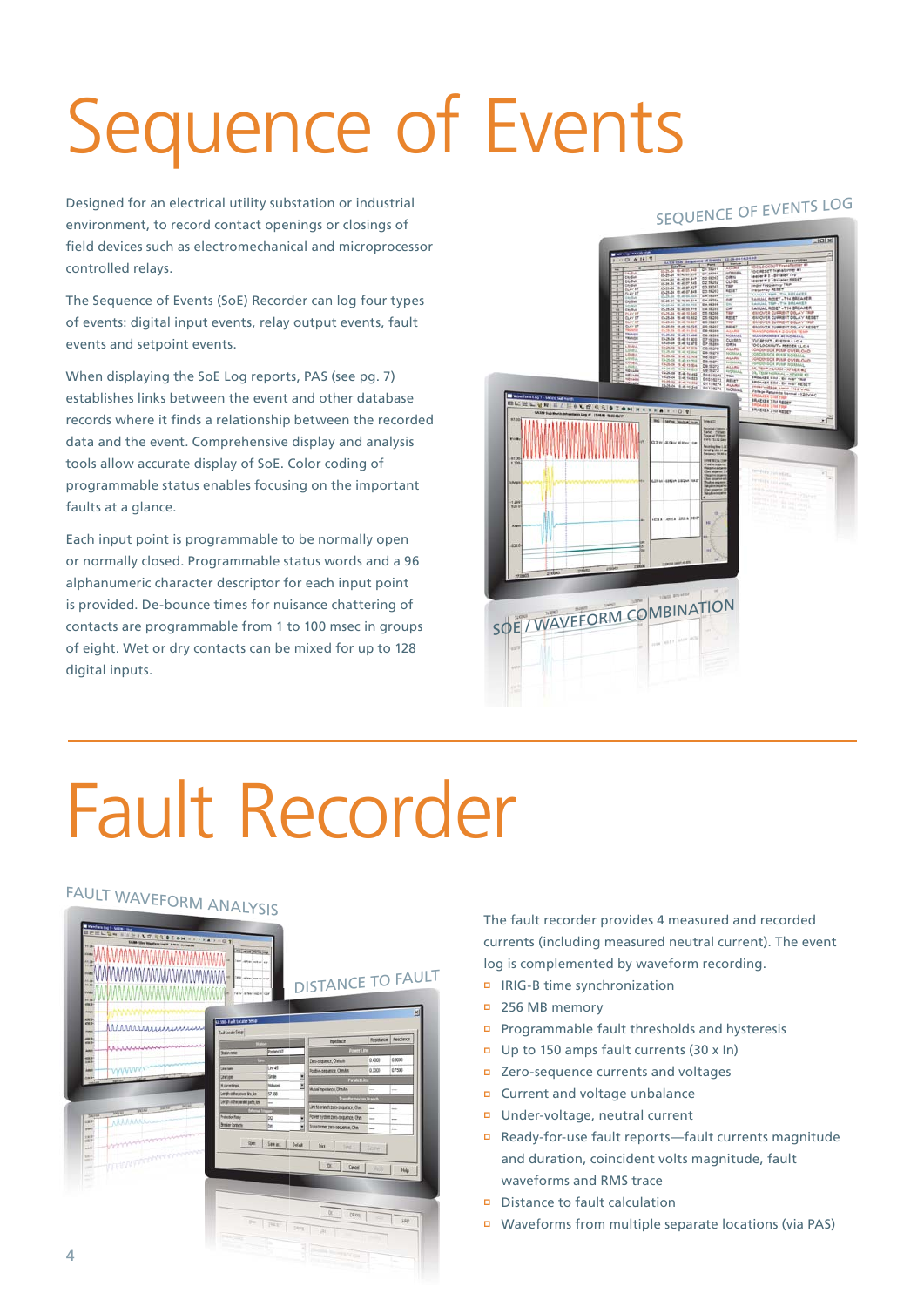# Power Quality Recorder

# **Cutting Edge Power Quality Analyzer & Recorder**

The ezPAC<sup>™</sup> is the most advanced power quality analyzer and recorder on the market. The instrument is a product of SATEC's 25 years of experience in the creation of power quality instruments. The ezPAC™ is designed to fully comply with the most demanding industry standard, IEC 61000-4- 30 Class A. It provides power quality reports and statistics according to EN50160, complimented by comprehensive power quality event/data log with waveforms available for

detailed Power Quality event analysis. Redundant power supply allows full readiness for any power quality event, including major dips and interruptions. The individual harmonics and inter-harmonics are analyzed according to IEC 61000-4-7. The instrument also supports directional power harmonics analysis. Flicker is measured and analyzed according to IEC 61000-4-15.



- Power Quality analysis and reading according to IEC 61000-4-30 Class A
	- Sags/swells (dips/overvoltages), interruptions, frequency variations, voltage variations
	- Flicker, voltage unbalance, harmonic and interharmonic voltages and currents
	- Programmable thresholds and hysteresis
- Built-in EN50160 statistics & reports
- Redundant auxiliary power supply for recording major dips & interruptions
- Harmonics & interharmonics according to IEC 61000-4-7
- Directional power harmonics
- Voltage and current THD coefficients
- Currents TDD coefficients and K-Factors
- Waveform, Power factor and Phasor data recorder
- Symmetrical components
- Flicker measurement according to IEC 61000-4-15
- Waveform recording □ Selectable sampling rate up to 256 samples/cycle
- Power Quality event recorder
- Event recorder for logging internal diagnostic events, control events and I/O operations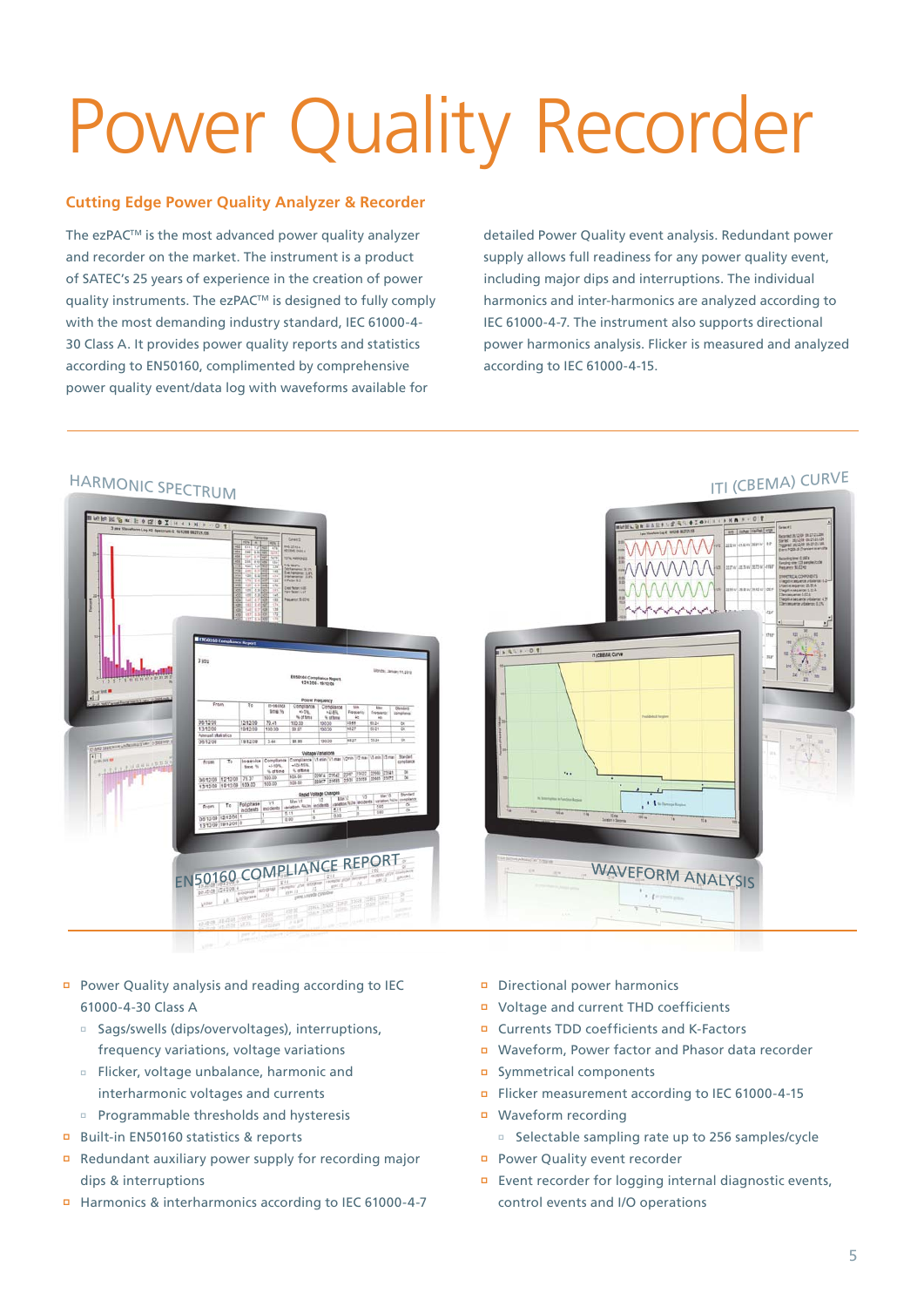# Transient Recorder

The ezPAC<sup>™</sup> provides state-of-the-art fast transient recording capability. Transient pulses as short as 78μs at 50Hz (65μs at 60Hz) can be reliably recorded and analyzed. The ezPAC™ can record such short pulses by a separate

electronic channel with a sampling rate of 256 samples/ cycle. The instrument can measure transient pulses with an amplitude of up to 2 kV (withstands up to 6 kV) and waveforms recording.



# eXpertpower™

# POWER QUALITY LOG



The ezPAC™ SA300 is supported by eXpertpower<sup>™</sup>, SATEC's web-based energy management service.

eXpertpower<sup>™</sup> collects, archives, and analyzes energy and Power Quality data while

allowing multiple users to view this data in reports, tables, graphs, waveforms, and charts, eXpertpower™ introduces a mechanism for identifying, following-up and solving power system problems, from anywhere, anytime—via the web. It also enables effective creation and implementation of the customer's energy saving plan.

On the basis of raw data provided by the ezPAC<sup>™</sup>, eXpertpower<sup>™</sup> provides the following features:

- Automatic billing
- Bill comparison
- Power Quality event log and waveforms
- Power Quality reports and statistics (complies with EN50160)
- Weekly/monthly analysis to follow up energy saving plans
- Reports and trend monitoring
- Real time data monitoring
- Alarms via cellular phone, pager and e-mail
- Export to PDF for reports and billing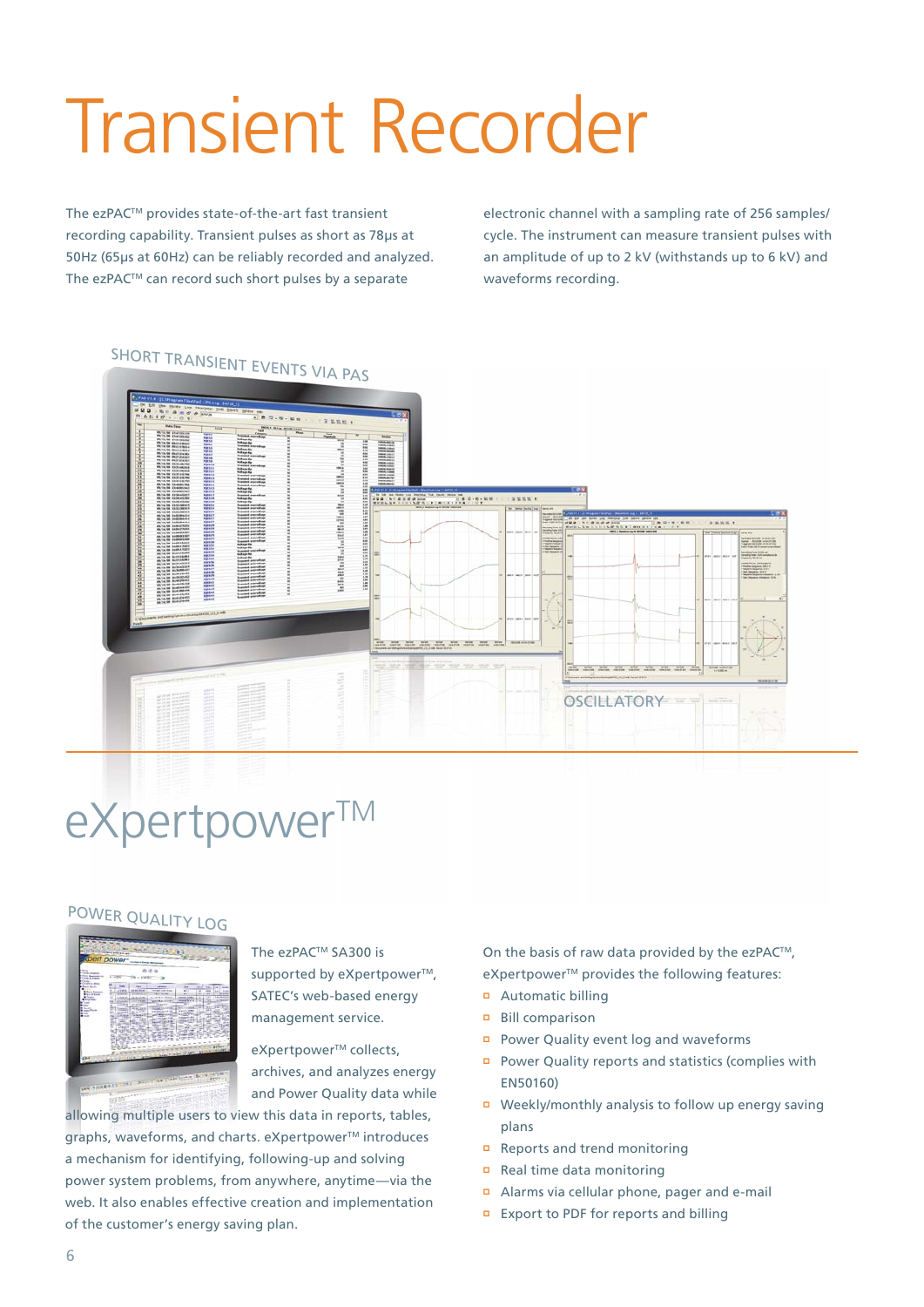# HMI Remote Display Modules

The ezPAC™ SA300 series offers you a choice of three display options: the new color TFT Touch Panel LCD graphical display for local monitoring and setup, a multi-parameter LED display or a standard LED display. The ezPAC™ display modules have a fast RS485 port and communicate with the SA300 series through the Modbus RTU protocol. Remote displays can be located at distances of up to 1.2 km from the device. Dual panel mounting: Round 4"; Square 96x96 DIN.

# **RGM180—TFT Touch Panel**



The eXpertmeter™ Series high-resolution graphical display enables viewing all online data, stored data, and real-time waveforms.

Intelligent Remote Console—IRC

- Smart console—5.7 inch TFT Color Display with Touch Panel, combining conservative and up-to-date technologies
- Multiple-device monitoring, interactive menu
- Heavy duty graphic display, withstanding wide temperature range environment

# **RDM—LED Remote Consoles**

Both modules have digital six-digit windows with bright LEDs well suited for direct sunlight applications.

**RDM300—3 Windows Super-Bright LED Display**



This module allows the user to view realtime RMS and Harmonics measurements, status indication parameters, and perform basic setup operations when installing and servicing the device.

#### **RDM312—12 Windows Super-Bright LED Display**

The RDM312 is a panel mounted module allowing the user to simultaneously view 12 real-time RMS measurements: 3 phase volts and amps, neutral current, active, reactive



and apparent power, power factor and frequency.

# PAS—Power Analysis Software

PAS is SATEC's application and set-up software tool for use with all SATEC instruments. The multi-purpose PAS software provides the following features:

- Direct data access for status monitoring and analysis
- Simple off-line and on-line instrument set-up
- Automatic polling of devices
- Power Quality characterization
- Automatic Power Quality reports
- EN50160 Power Quality statistics
- Waveforms from 2 separate locations
- Flexible TOU settings
- Control / alarm setpoints
- **Extensive graphic and report capabilities**
- Sophisticated analysis functions: event/data logs, trends, waveforms, harmonic spectrum, harmonics power direction, phasor diagrams
- Easy export to spreadsheets, Word and Excel
- **EXport to COMTRADE and PQDIF formats**
- Instrument firmware upgrade

7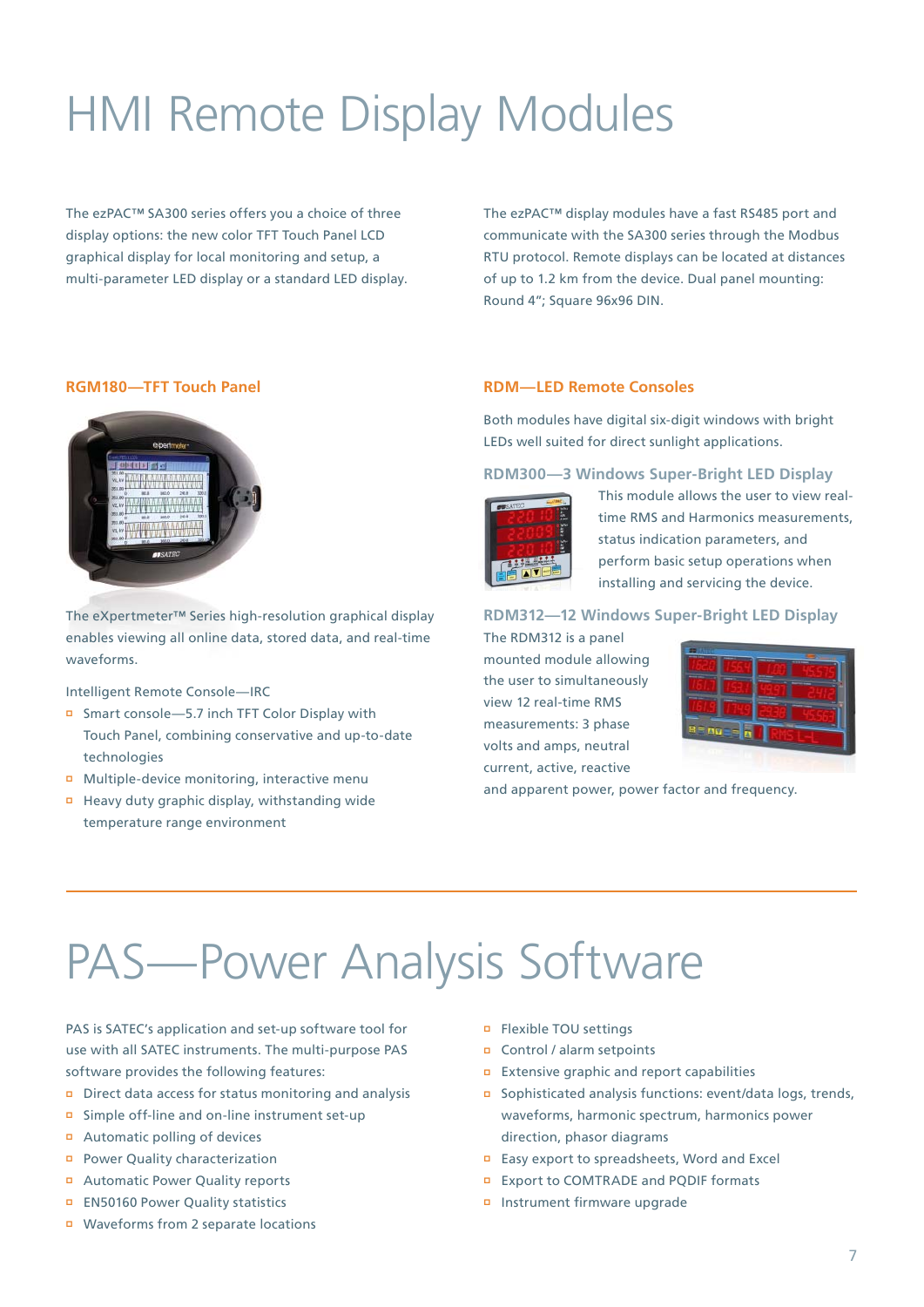# Technical Specifications

# **Fast Data Logging Recorder**

- From ½ cycle RMS to 2-hour envelopes
- Programmable post fault on any internal and/or external trigger condition

# **Waveform Capture**

- Provides simultaneous capture for all voltage and current channels with choice of samples rate, up to 256 with transient option. Selectable pre-fault / post-fault recording length. Disturbance capture recording up to several minutes
- Transient capture (>78μs)

# **Harmonic Analyzer**

- Total Harmonic Distortion for Voltage and Current and up to the 63rd individual harmonic for V, I, P, Q
- Including directional power harmonics (Load or Source)
- V-I angle, TDD and K factors

# **Multi-Function Power & Energy Meter**

- Real time cycle-by-cycle measurement of high accuracy, true RMS voltage, current, power, demand and energy
- Revenue accurate meter
- Exceeding Class 0.2S (IEC62053-22 / ANSII C12.20)
- Advanced Time Of Use (TOU) feature (16 Energy sources include external digital pulses, up to 4 seasons, 4 daily profiles, 8 Tariffs, flexible automatic calendar) for any complex billing scheme.
- KYZ or KY output and LED indication for calibration and test
- Vector diagram and symmetrical components

# **External Time Synchronization**

- **Provides 1 msec time resolution via** IRIG-B time code input or satellite clock for common time base
- As an SNTP client, it can accept periodic synchronization of the meter clock from an SNTP server
- 1ms digital input

## **Wide Range Voltage Inputs**

- Four impulse galvanic isolated AC voltage inputs
- Impulse dielectric withstand 6kV
- Wide range application up to 828V
- □ DC voltage input—station battery monitoring (up to 300VDC)

## **Wide Range Current Inputs**

- Up to 8 galvanic isolated AC current inputs
- **SA320 Model**: 4 dual purpose current inputs (3 phase + Neutral)—1A/5A for measurement CTs with Class 0.2S revenue grade accuracy to 10A/20A and 150A for protection CTs (30x)
- **SA330 Model:** 2 independent CT connections: 4 inputs 1A/5A for measurement CTs with Class 0.2S revenue grade accuracy to 10A/20A; or 4 inputs for protection CTs - 150 A (CT secondary max. 1 sec.) or 100A with SATEC unique split core Remote CTs

# **Communication Platforms for Any Need**

- 5 independent built-in Com Ports plus two optional:
	- $R$ S232/422/485
	- $B = RS422/485$
	- □ RS485 for Display
	- USB 1.1 (up to 12Mbps)
	- □ 10/100 Base-T Ethernet
	- Optional IR port
- Optional 56K Modem
- Communication Protocols: Modbus RTU, ASCII, DNP 3.0, Modbus/TCP, DNP3/TCP,

# IEC 62056-21/61 (OBIS), IEC 61850 **Digital & Analog I/O Options**

5 expansion slots for a wide range of plug-in modules:

- 16/32 high speed digital inputs, total up to 128 DIs
- 8/16 dry contact relay outputs, total up to 64 ROs
- 8 analog inputs / 8 fast analog input, total up to 16 AOs
- Mixed 4 analog inputs and 4 outputs, total up to 16 AIOs

# **Logging, Recording and Programming**

- Programmable controller—up to 64 control setpoints, up to 8 conditions OR, AND, arithmetical functions logic, extensive triggers, programmable thresholds and delays, relay control, event-driven data recording
- 8 fast waveform recorderssimultaneous 8-channel AC, one DC: up to 48 digital inputs in a single plot
- Waveform sampling rate 32, 64, 128 or 256 samples per cycle; up to 20 pre-fault cycles
- Up to 3.5 min. of continuous waveform recording
- 1-ms resolution for digital inputs
- 16 fast Data Recorders (16 parameters on each data log): From ½ cycle RMS to 2 hour RMS envelopes; up to 20 pre/post-fault cycles; programmable data logs on a periodic basis and on internal or external trigger
- Precise Energy and Power Demand Meter. Flexible multi- tariff TOU, 16 summary energy and demand registers for substation energy management, accumulation of energy pulses from external kWh meters, block and sliding demands
- 32 digital internal counters
- 16 internal programmable timers (1/2 cycle to 24 hours)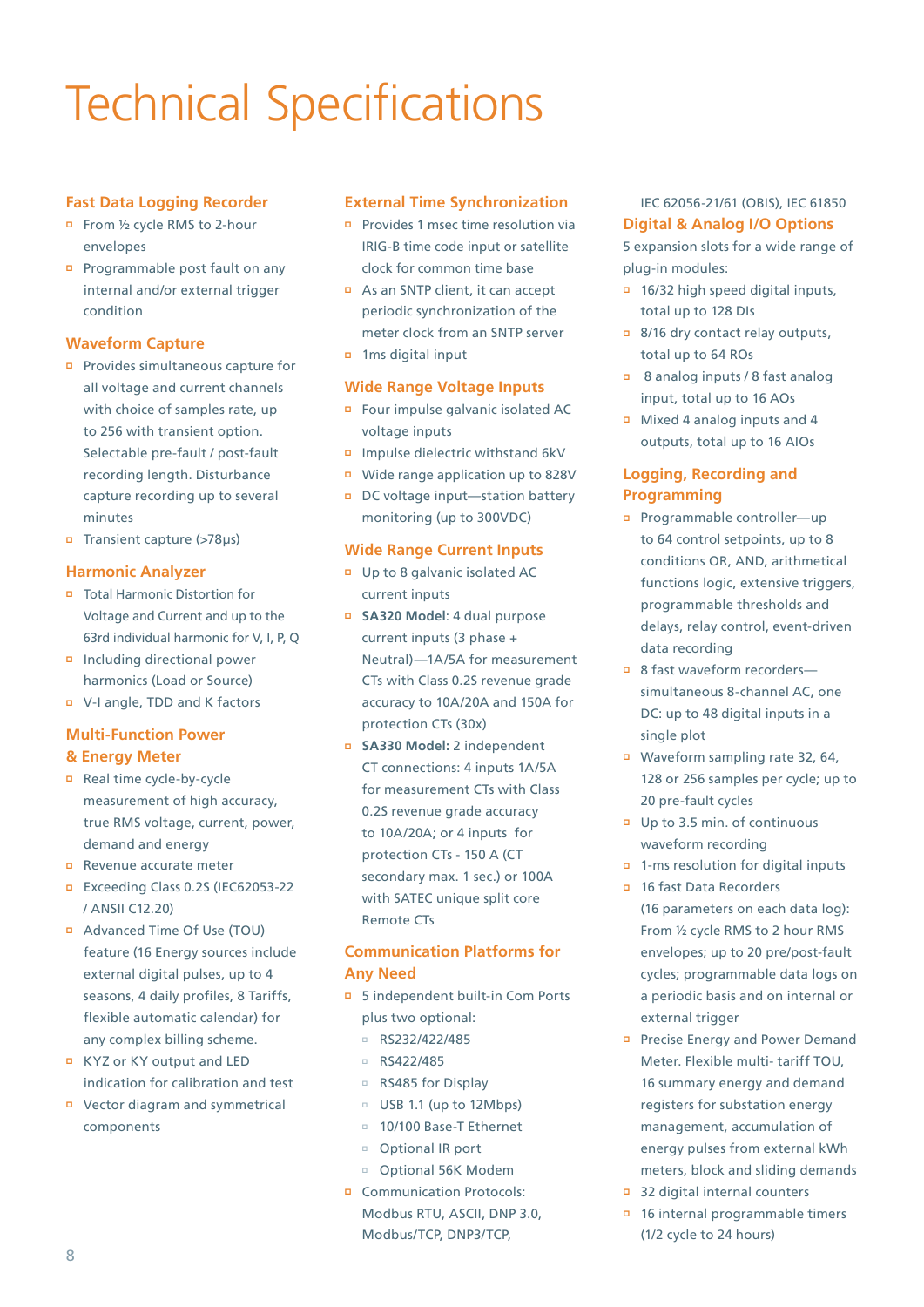# Inputs / Outputs

# **Input Ratings**

# **3 Voltage Inputs: V1, V2, V3, VN**

- Direct input and input via PT up to 828V AC line-to-line, up to 480V AC line-to-neutral
- **Burden for 400V: <0.35 VA**
- **Burden for 120V: <0.03 VA**
- Overvoltage withstand: 1000V AC continuous, 2500V AC for 1 sec.
- Galvanic isolation: 3500V AC / 1 min.
- Impulse dielectic withstand 6kV

## **Auxiliary Voltage Inputs: V4, V4N**

- Direct input and input via PT up to 480V AC
- Burden for 400V: <0.35 VA
- Burden for 120V: <0.03 VA
- Overvoltage withstand: 1000V AC continuous, 2500V AC for 1 sec.
- Galvanic isolation: 3500V AC / 1 min.
- Impulse dielectic withstand 6kV

### **Current Inputs: I1, I2, I3, I4**

- Selectable 5A or 1A (upon order)
- Operating range: continuous 4xIn ANSI (20A/4A) or 2xIn IEC (10A/2A)
- **D** Fault currents: up to 30xIn (150A/30A), max 1 sec.
- Burden for 5A: < 0.15 VA: Burden for 1A <0.02 VA
- Overload withstand: 4xIn RMS continuous (20A/4A)
- Max. Wire size: 10 AWG/6mm2
- Terminals pitch: 13mm

## **Current Inputs: I5, I6, I7, I8**

- Input via CT with 5A or 1A secondary
- Operating range and burden as standard AC current input
- Wire size: 12 AWG / 3.5mm2
- Terminals pitch: 10mm

## **VDC Voltage Input**

- Operating range: 2-290V DC
- **Burden: <0.2 W**
- Accuracy: ±Class 0.2S
- Galvanic isolation: 2500V AC / 1 min.
- Wire size: 10 AWG / 6mm2
- Terminals pitch: 9.5 mm
- Scan time: ½ cycle

## **Power Supplies**

- Two redundant galvanically isolated power supplies
- Selection of power supplies:
	- □ 120/230V AC-110/220V DC
	- $12V$  DC (9.6-19V DC)
	- 24V DC (19-37V DC)
	- $= 48V$  DC (37-72V DC)

# **Communication Ports**

# **COM1**

- □ Serial EIA RS232 optically isolated port
	- Connector type: DB9 male
- □ Serial EIA RS422/RS485 optically isolated port
	- Connector type: removable, captured wire, 5 terminals
	- Max. Wire size: 12 AWG / 2.5 mm2
- Baud rate: up to 115,200 bps
- Supported protocols: Modbus RTU/ASCII, DNP3.0

## **COM2/3**

- Serial EIA RS422/RS485 optically isolated port
- Connector type: removable, captured wire, 5 terminals
- Wire size: up to 12 AWG / 2.5mm<sup>2</sup>
- Baud rate: up to 115,200 bps.
- Supported protocols: Modbus RTU/ASCII, DNP3.0
- COM3 with 12V DC supply voltage for the remote display
- $\blacksquare$

# **USB Port**

- Non-isolated USB 1.1 port
- Wire type: standard USB cable, max. length 2 meters
- Supported protocols: Modbus RTU

# **Ethernet Port**

- Transformer-isolated 10/100 Base-T port
- Connector type: RJ45 modular
- Supported protocols: Modbus TCP (port 502), DNP3.0/TCP (port 20000), IEC 61850 (including GOOSE & MMS)
- Number of simultaneous connections (sockets): 5

## **Modem Port**

- Transformer-isolated internal 56K modem
- Connector type: RJ11
- Supported Protocols: Modbus RTU/ASCII, DNP 3.0

### **Infrared Port**

- Optional optical IEC/ANSII head
- Baud rate: up to 115,200 bps
- Supported protocols: Modbus RTU/ASCII, DNP 3.0

### **Real-Time Clock**

 Accuracy: maximum error 5 seconds per month @ 25°C

### **Log Memory**

Standard onboard memory: 256 MB

### **IRIG-B Port**

- Optically isolated IRIG-B Port
- Time code signal: unmodulated (pulse-width coded)
- Level: unbalanced 5V
- Connector type: BNC
- Recommended cable: 51 Ohm low loss – RG58A/U (Belden 8219 or equivalent), TNC connector
- Recommended GPS time code generator: Masterclock GPS-200A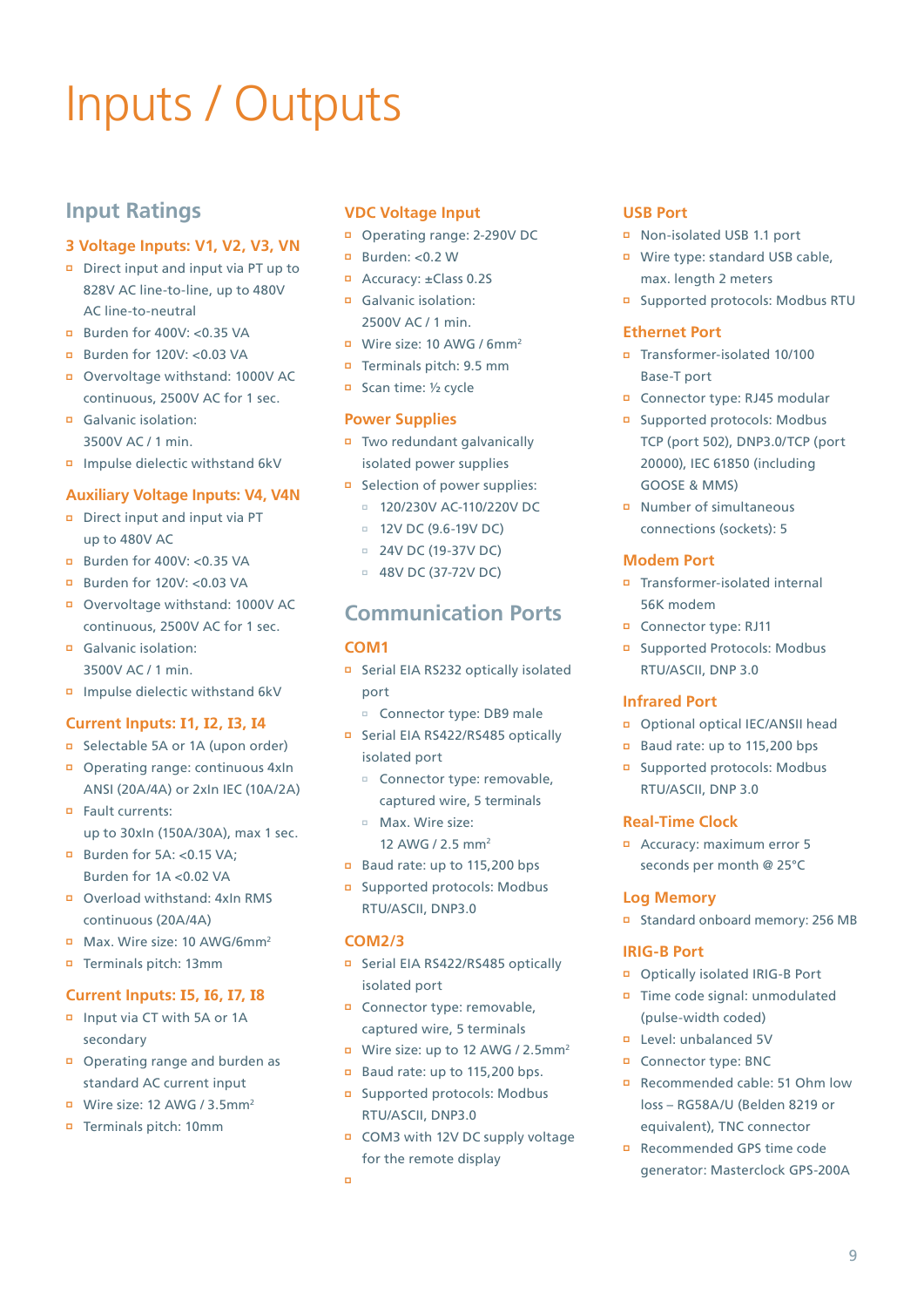# Measurement Specifications

| <b>Parameter</b>                                                       | <b>Full Scale@ Input Range</b>                   | <b>Accuracy</b>             |                |                                                                                                          | Range                                 |
|------------------------------------------------------------------------|--------------------------------------------------|-----------------------------|----------------|----------------------------------------------------------------------------------------------------------|---------------------------------------|
|                                                                        |                                                  | % Reading                   | $%$ FS         | <b>Conditions</b>                                                                                        |                                       |
| Voltage V1-V4                                                          | 120V x PT ratio @ 120V<br>400V x PT ratio @ 690V | 0.2                         | 0.01           | 10% to 120% FS                                                                                           | 0 to 999.99 kV<br>Starting 0.6% FSU   |
| Fault current I1-14                                                    | <b>CT</b>                                        | 2.0                         |                | 400%-3000% FS                                                                                            | 0 to 9999.99A                         |
| <b>SA300</b><br>Line current I5-18                                     | <b>CT</b>                                        | 0.2<br>0.2<br>0.2           | 0.01<br>0.01   | ANSI C12.20: 1%-120% FS<br>120%-400% FS<br>IEC 62053-22: 1%-200% FS                                      | 0 to 9999.99A                         |
| DC Voltage                                                             | 125V / 220V                                      |                             | 0.3            | 10% - 120% FS                                                                                            | 0 to 290V DC                          |
| Active power                                                           | 0.36 x PT x CT @ 120V<br>1.2 x PT x CT @ 690V    | 0.2<br>0.2                  | 0.002<br>0.002 | $ PF  \geq 0.5$ and $\oplus$                                                                             | -2,000,000 kW to<br>+2,000,000 kW     |
| Reactive power                                                         | 0.36 x PT x CT @ 120V<br>1.2 x PT x CT @ 690V    | 0.3<br>0.3                  | 0.002<br>0.002 | $ PF  \leq 0.9$ and $\oplus$                                                                             | -2,000,000 kvar to<br>+2,000,000 kvar |
| Apparent power                                                         | 0.36 x PT x CT @ 120V<br>1.2 x PT x CT @ 690V    | 0.2<br>0.2                  | 0.002<br>0.002 | $ PF  \geq 0.5$ and $\oplus$                                                                             | 0 to 2,000,000 kVA                    |
| Power factor                                                           | 1.000                                            |                             | 0.35           | $ PF  \ge 0.5$ , $1 \ge 2\%$ FSI                                                                         | $-0.999$ to $+1.000$                  |
| Frequency                                                              |                                                  | 0.02                        |                |                                                                                                          | 40.00 up to 70.00Hz                   |
| <b>Total Harmonic Distortion, THD</b><br>$V(I), \frac{9}{6}V_{t}(9/1)$ | 100                                              | 1.5                         | 0.2            | THD $\geq$ 1% FS,<br>$V \ge 10\%$ FSV<br>$1 \geq 10\%$ FSI                                               | 0 to 999.99                           |
| Total Demand Distortion, TDD, %                                        | 100                                              |                             | 1.5            | TDD $\geq$ 1% FS,<br>$1 \geq 10\%$ FSI                                                                   | $0$ to $100$                          |
| Active Energy Import & Export                                          |                                                  | Class 0.2s IEC62053-22:2003 |                | Class 0.2 ANSI C12.20-1998, Current class 20                                                             | 0 to 999,999.999 MWh                  |
| Reactive Energy Import & Export                                        |                                                  |                             |                | Class 0.2 under conditions as per ANSI C12.20-1998<br>Class 0.2 under conditions as per IEC62053-22:2003 | 0 to 999,999.999 Mvarh                |
| <b>Apparent Energy</b>                                                 |                                                  |                             |                | Class 0.2 under conditions as per ANSI C12.20-1998<br>Class 0.2 under conditions as per IEC62053-22:2003 | 0 to 999,999.999 MVAh                 |
| Volt-Hours                                                             |                                                  | Class 0.2                   |                | 20%-120% FS                                                                                              | 0 to 999,999.999 kVh                  |
| Ampere-Hours                                                           |                                                  | Class 0.2                   |                | 10%-200% FS                                                                                              | 0 to 999,999.999 kAh                  |
| <b>Symmetrical Components</b>                                          | <b>Voltage FS</b>                                | 1.0                         |                | 10%-120% FS                                                                                              | As voltage                            |
|                                                                        | <b>Current FS</b>                                | 1.0                         |                | 10%-200% FS                                                                                              | As current                            |
|                                                                        | <b>Current FS</b>                                | 3.0                         |                | 200%-300% FS                                                                                             |                                       |
| Phasor angles                                                          |                                                  | 1 degree                    |                |                                                                                                          |                                       |

#### Key:

- PT External potential transformer ratio
- CT Primary current rating of external current transformer
- FSV Voltage full scale
- FSI Current full scale
- Vf Fundamental voltage
- If Fundamental current
- ⊕ @ 80% to 120% of voltage FS and 1% to 200% of current FS

#### Notes:

- 1. Accuracy is expressed as  $\pm$  (percentage of full scale)  $\pm$  1 digit. This does not include inaccuracies introduced by the user's potential and current transformers. Accuracy calculated at 1 second average.
- 2. Specifications assumed: voltage and current waveforms with THD ≤ 5% for kvar and PF; reference operating temperature: 20°C-26°C.
- 3. Measurement errror is typically less than the maximum error indicated here.

# **Environmental Conditions**

- Operating temperature: -20°C-60°C / -4°F-140°F
- Storage temperature: -25°C-80°C / -13°F-80°F
- Relative humidity: 0-95% non-condensing

# **Overall Dimensions**

- Height 284.00 mm / 11.181"
- Width 255.24 mm / 10.05"
- Depth 185.00 mm / 7.28"
- Weight 5.0 kg / 11.02 Lb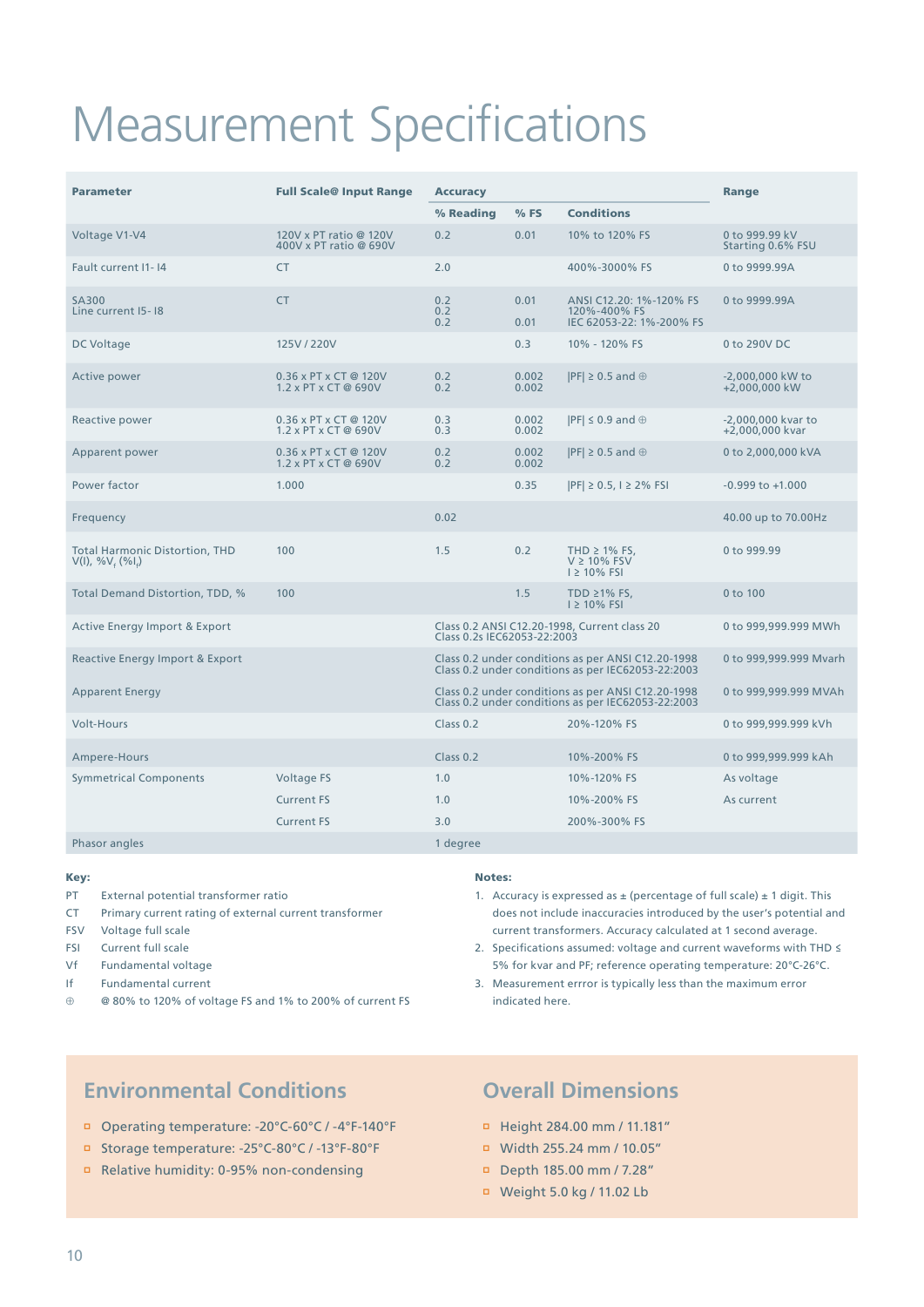# Plug-In Modules

The unique modular design of the ezPAC™ SA300 ensures its adaptation to the changing needs of today and tomorrow, through a selection of numerous plug-in options for multiple customer applications.







# DIGITAL INPUTS **DI16 or DI32** (Total up to 128 DI)

Optically isolated dry/wet contact Scan time: 1ms @ 60Hz, 1.25ms @ 50Hz 24/48/125/250V DC

## RELAY OUTPUTS **RO8 or RO16**

(Total up to 64 RO) **RO8**

- 6 relays rated at 10A/250V AC, 5A/125V DC (SPST Form A)
- 2 relays rated at 8A/250V AC, 5A/30V DC (SPDT Form C) **RO16**
- 2x8 relays rated at 8A/250V AC, 0.25A/250V DC (SPST Form A)



# ANALOG INPUTS/OUTPUTS

**4AI and 4AO** (Total up to 16 AI / 16 AO)

- Ranges: ±1mA (with 100% overload)
- 0-20mA
- 0-1mA (with 100% overload)
- 4-20mA

Accuracy Class 0.2S FS Scan/update time: 2 cycles **8AI**

- (Total up to 16 AI)
- Range: 4-20mA



# FAST ANALOG INPUT **8 Fast AI**

- (Total up to 16 Fast AI) Options:
- 0-50mA
- 0-75mA
- $\overline{p}$   $\pm 10V$
- Sampling at 32 samples/ cycle

# Standards Compliance

EMC: 89/336/EEC as amended by 92/31/EEC and 93/68/EEC LVD: 72/23/EEC as amended by 93/68/EEC and 93/465/EEC Harmonized standards to which conformity is declared: EN55011:1991; EN50082-1:1992; EN61010-1:1993;A2/1995 ANSI C37.90.1 1989 Surge Withstand Capability (SWC) EN50081-2 Generic Emission Standard - Industrial Environment EN50082-2 Generic Immunity Standard - Industrial Environment EN55022:1994 Class A EN61000-4-2 ENV50140:1983 ENV50204:1995 (900MHz) ENV 50141:1993 EN61000-4-4:1995 EN61000-4-8:1993